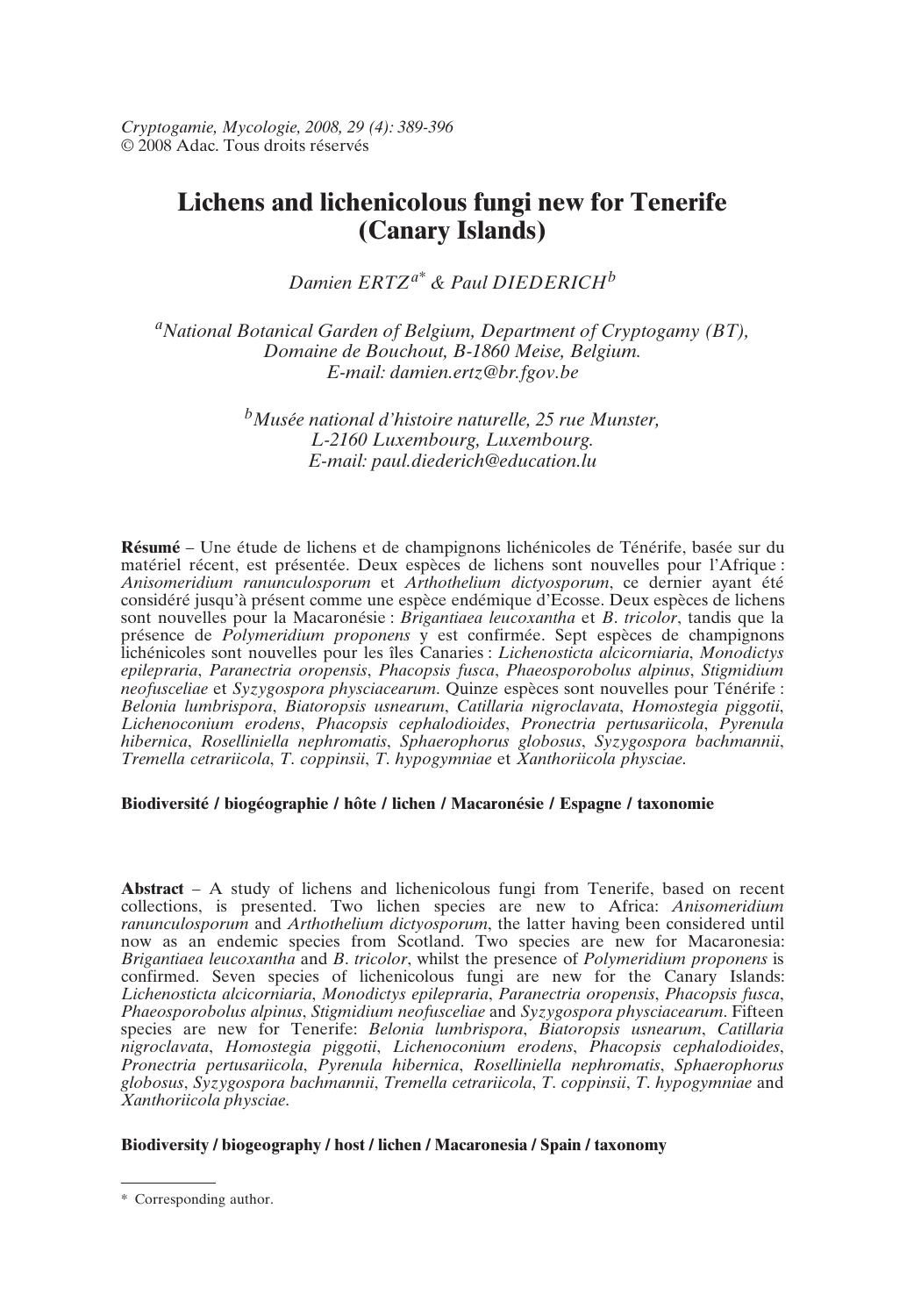# **INTRODUCTION**

Tenerife is the largest and highest island of the Canary Islands and like the rest of the archipelago, is of volcanic origin. The island lies in the mid-Atlantic, between 16.1° and 16.6° W longitudinal and between 28.0° and  $28.4^{\circ}$  N latitudinal, and has a surface area of around  $2000 \text{ km}^2$ . It can be divided in a very dry southern part and a much more humid northern part. The vegetation shows a remarkable altitudinal zonation ranging from the coastal region to the summit of the island at 3718 m (Kunkel, 1993). In the northern part, two large areas (Las Montanas de Anaga and Monte del Agua) are still covered with well preserved laurel forest, which is a subtropical forest type considered as a relic from the Tertiary period. The laurel forest hosts a very rich and original lichen flora such as Lobarion and epiphyllous communities. Many publications were devoted to the flora of lichens and lichenicolous fungi of the Canary Islands archipelago. Most of these data are included in the checklists by Hernández-Padrón (2004) and Hafellner (1995a, 1999, 2002, 2005a). Very recently, contributions to the lichen flora of the archipelago were published on the genera *Usnea* (Clerc 2006) and *Porina* (Sérusiaux *et al.* 2007) and on cyanobacterial lichens (Schultz & van den Boom 2007). New and interesting records were provided for La Palma (van den Boom, 2007). Some new species have also been described from Tenerife (Crespo *et al.*, 2006) and Fuerteventura (van den Boom & Etayo, 2006).

The aim of this paper is to publish additions to the checklist of lichens and lichenicolous fungi of Tenerife, based on the material collected during a field trip of one week made by the two authors. Specimens for this study were collected mainly in coastal areas, laurisilva forests, forests of *Pinus canariensis* and in areas dominated by volcanic rocks with sparse vegetation at different altitudes (see list of localities).

# **MATERIAL AND METHODS**

Material of lichens and lichenicolous fungi was collected from 18 to 25 July 2007. Examination of thallus and apothecial anatomy was made using standard microscopic techniques. Microscopical examination such as ascospores measurements were made in water and in  $\frac{5}{6}$  KOH at magnifications of  $\times 400$  or ×1000. The specimens have been deposited in the herbaria of the National Botanical Garden of Belgium (BR) and the private herbarium of Paul Diederich (Di).

#### **List of Localities**

Loc. 1.

Tenerife, Las Montanas de Anaga, Monte de las Mercedes, Mirador de Jardina, 28°31' N, 16°17' W, 880 m, trees and rocks along road, 19 and 24 July 2007.

Loc.  $2$ 

Tenerife, Las Montanas de Anaga, 3.5 km on road S of Chamorga, 28°33'33" N, 16°09'50" W, 700 m, laurisilva, 19 July 2007.

Loc. 3.

Tenerife, S of Puerto de la Cruz, Valle de la Orotava, along road to Teide, between Aguamansa and Bermeja, 28°21'24" N, 16°30'33" W, 1180 m, mixed forest with *Erica arborea* and *Pinus canariensis*, 20 July 2007.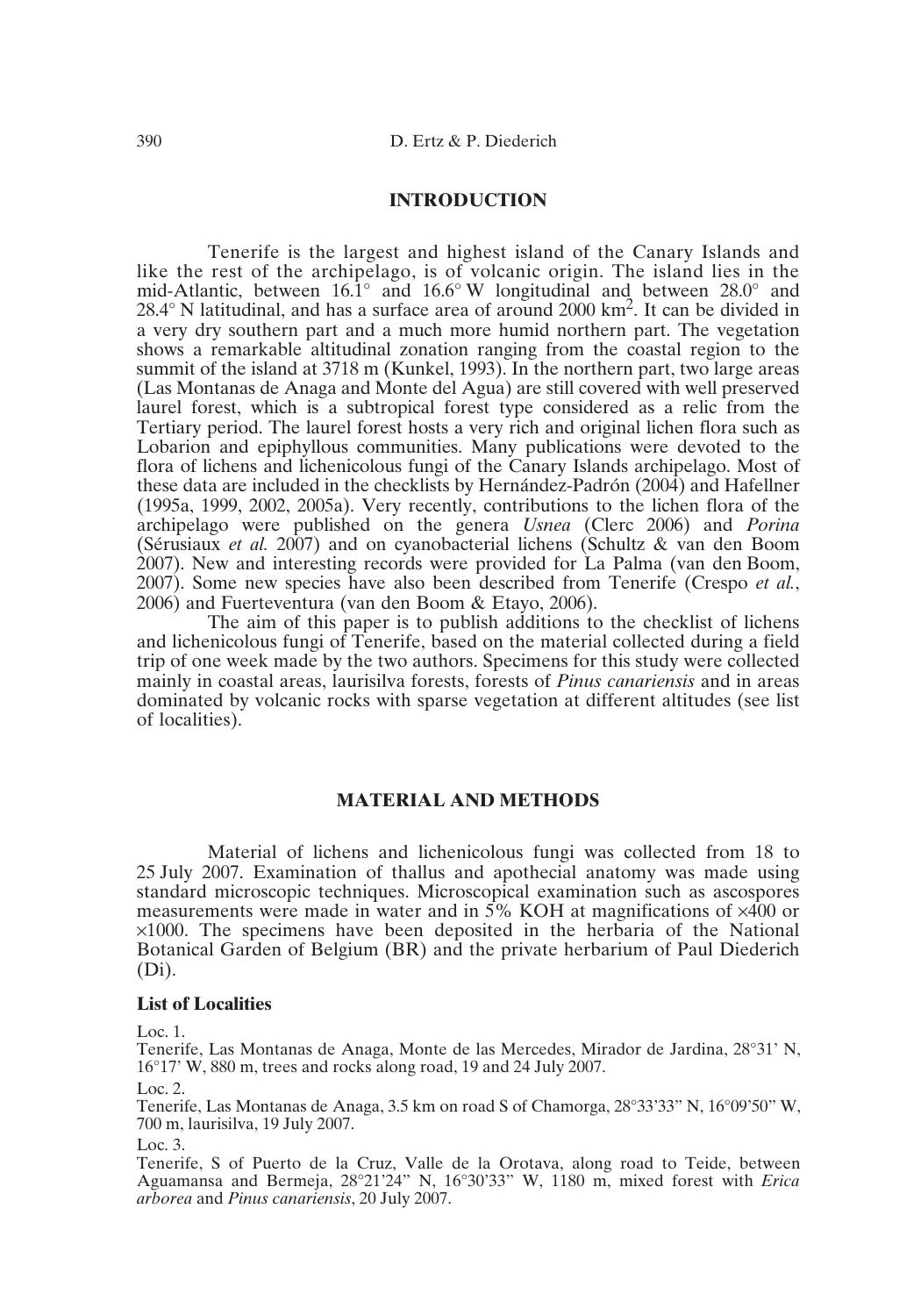Loc.  $4$ .

Tenerife, S of Bosque de la Esperanza, along road to Güímar, barranco close to Los Loros, 28°22'18" N, 16°25'39" W, 1125 m, rocks in dry valley, 20 July 2007.

Loc. 5.

Tenerife, Bosque de la Esperanza, Las Lagunetas, Cumbres de la Victoria, 28°24'34" N, 16°25'16" W, 1675 m, forest with *Pinus canariensis*, 20 July 2007.

Loc. 6a.

Tenerife, S of Los Silos, c. 1 km W of Erjos, Monte del Agua, 28°19' N, 16°48' W, 1140 m, laurisilva, 22 July 2007.

Loc. 6b.

Id., forest remnants with *Pinus canariensis*.

Loc. 6c.

Id., Erjos, on *Casuarina* trees along road (altitude c. 1100 m).

Loc. 7.

Tenerife, Las Montanas de Anaga, Monte de las Mercedes, Mirador Pico del Inglés, laurisilva and rocks along road, 28°32'00" N, 16°15'51" W, 975 m, 24 July 2007.

Loc. 8.

Tenerife, Las Montanas de Anaga, Monte de las Mercedes, laurisilva along road and ridge W of Cruz del Carmen, 28°32' N, 16°17' W, 910 m, 24 July 2007.

Loc. 9.

Tenerife, Las Montanas de Anaga, Monte de las Mercedes, road between Las Mercedes and Mirador de Jardina, 28°31' N, 16°17 W, 860 m, *Cupressus* and other trees along road, 24 July 2007.

# **RESULTS**

#### *Anisomeridium ranunculosporum* (Coppins & P. James) Coppins

Loc. 9, on bark of trees along road, Diederich 16642 & Ertz (Di). This lichen was previously often misinterpreted as *Arthopyrenia*

*cinereopruinosa* (Coppins, 1988). New for Macaronesia and for Africa.

#### *Arthothelium dictyosporum* (Coppins & P. James) Coppins

Loc. 6a, on a smooth trunk in laurisilva, Ertz 10855 (BR).

This species was considered as a possible endemic of Scotland, where it inhabits old woodlands and grows on smooth bark of *Corylus*, *Ilex* and *Sorbus*, as well as on roughish bark of *Salix* (Coppins 1992). It is an extremely rare member of the hyperoceanic *Graphidion* alliance, with previously just six localities known (http://www.ukbap.org.uk/UKPlans.aspx?ID=113). As the species is similar in appearance to *Arthonia ilicina* which grows in the same habitats, it might have been overlooked in the laurisylva of Macaronesia where *A*. *ilicina* is quite common. It is new for Macaronesia and for Africa.

#### *Belonia lumbrispora* **Etayo**

Loc. 8, epiphytic on an old tree in laurisilva, Diederich 16462 & Ertz 10905 (BR, Di).

*B*. *lumbrispora* is an endemic species of the Canary Islands, described only in 1996 from La Gomera and La Palma (Etayo, 1996a). It is new for Tenerife.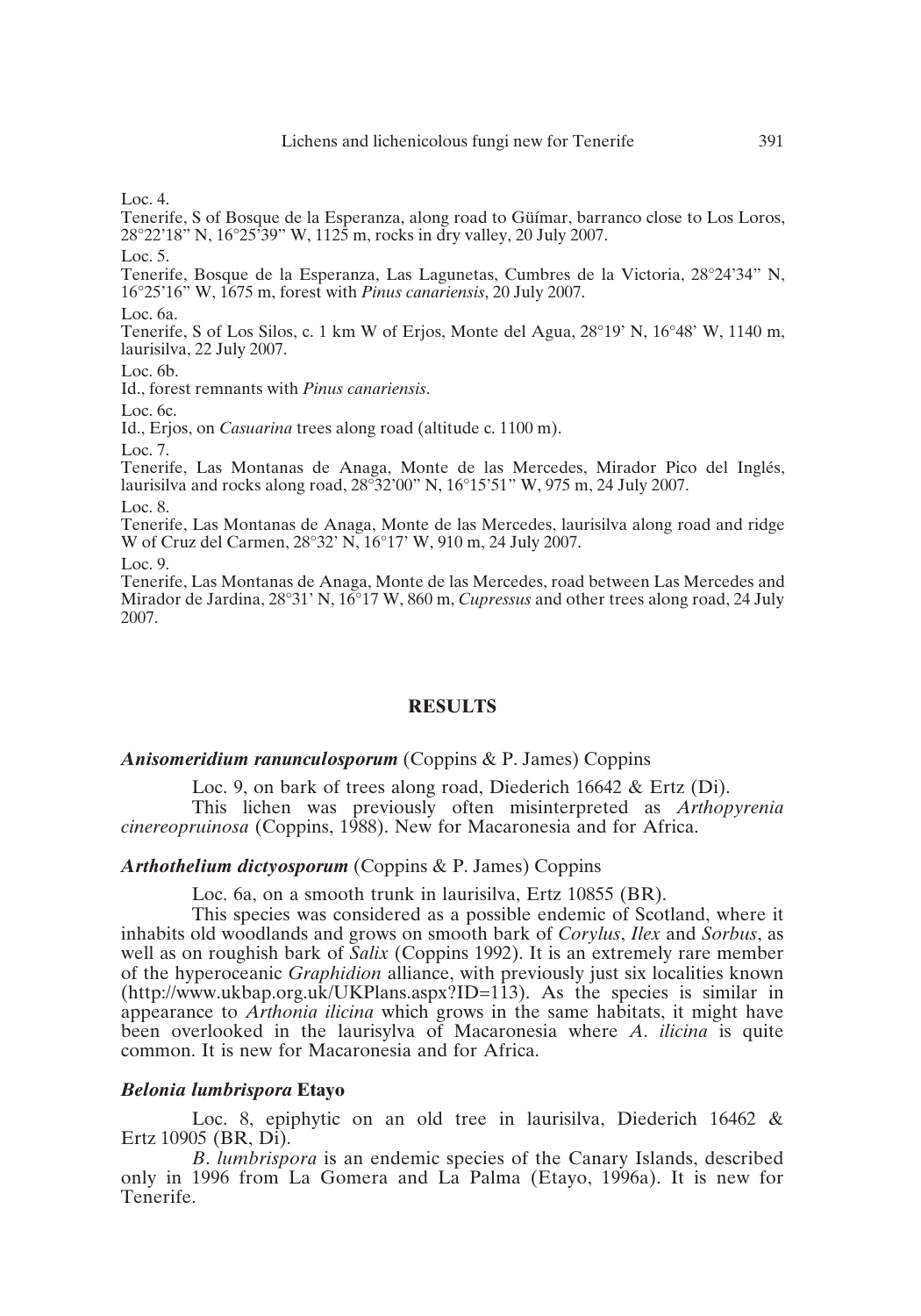#### *Biatoropsis usnearum* Räsänen

Loc. 3, on *Pinus canariensis*, on *Usnea articulata*, Diederich 16700 & Ertz 10792 (BR, Di). Loc. 6a, on trees in laurisilva, on *Usnea*, Diederich 16583 & Ertz 10860, 10870 (BR, Di). Loc. 6b, on *P*. *canariensis*, on *U. articulata*, Diederich 16648 & Ertz (Di). Monte Aguirre, on *Usnea*, 1990, Becker (Di 9810).

This is a widespread, probably cosmopolitan lichenicolous heterobasidiomycete confined to the host genus *Usnea* s.l. In the Canary Islands, it was known from La Gomera and La Palma (Etayo, 1996b; Hernández-Padrón, 2004). It is new for Tenerife.

#### *Brigantiaea leucoxantha* (Spreng.) R. Sant. & Hafellner

Loc. 2, epiphytic on an old tree in laurisilva, Diederich 16530 & Ertz (Di). The genus *Brigantiaea* is herewith reported for the first time from Macaronesia. Two species were collected in the same locality. Following Hafellner (1997), one specimen with apothecia reacting only K+ purplish in section belongs to *B. leucoxantha*, whilst other specimens in which the hymenium and hypothecium react  $K+$  bluish violet in addition to the  $K+$  purplish reaction belongs to *B. tricolor*. *B. leucoxantha* is widely distributed in tropical and subtropical regions of Africa and America, whilst the species is rare in Asia and Australia. It is new for Macaronesia. The closest known locality is in Cameroon. Our material from Tenerife has a sorediate thallus, the taxonomic value of which is little understood and regarded as of minor importance by Hafellner (1997).

#### *Brigantiaea tricolor* (Mont.) Trevis.

Loc. 2, epiphytic in laurisilva, Diederich 16531 & Ertz 10725 (BR, Di).

This species is widely distributed in the Paleotropics and is also known from Hawaii (Hafellner, 1997). It is new for Macaronesia. The closest known localities are in tropical West Africa (Ivory Coast and Togo). The thallus in our material is sorediate. Following Hafellner (1997), sorediate specimens were known only from the Hawaiian Islands. See also comments under *B*. *leucoxantha*.

# *Catillaria nigroclavata* (Nyl.) Schuler

Loc. 8, laurisilva along road and ridge, on branch of *Sarothamnus*, Ertz 10911 & Diederich (BR).

In the Canary Islands, this lichen was known from Gran Canaria and La Palma (Hernández-Padrón, 2004). New for Tenerife.

# *Homostegia piggotii* (Berk. & Broome) P. Karsten

Loc. 6a, on trees in laurisilva, on *Parmelia saxatilis*, Diederich 16596 & Ertz (Di).

In the Canary Islands, this gall-inducing lichenicolous ascomycete was known from La Gomera and La Palma (Hafellner, 1996; Hernández-Padrón, 2004). It is new for Tenerife.

#### *Lichenoconium erodens* M. S. Christ. & D. Hawksw.

Loc. 3, on *Pinus canariensis*, on *Usnea articulata*, Diederich 16701 & Ertz 10782 (BR, Di).

This common and widespread lichenicolous coelomycete was known only from La Palma in the Canary Islands (Hernández-Padrón, 2004) and is new for Tenerife.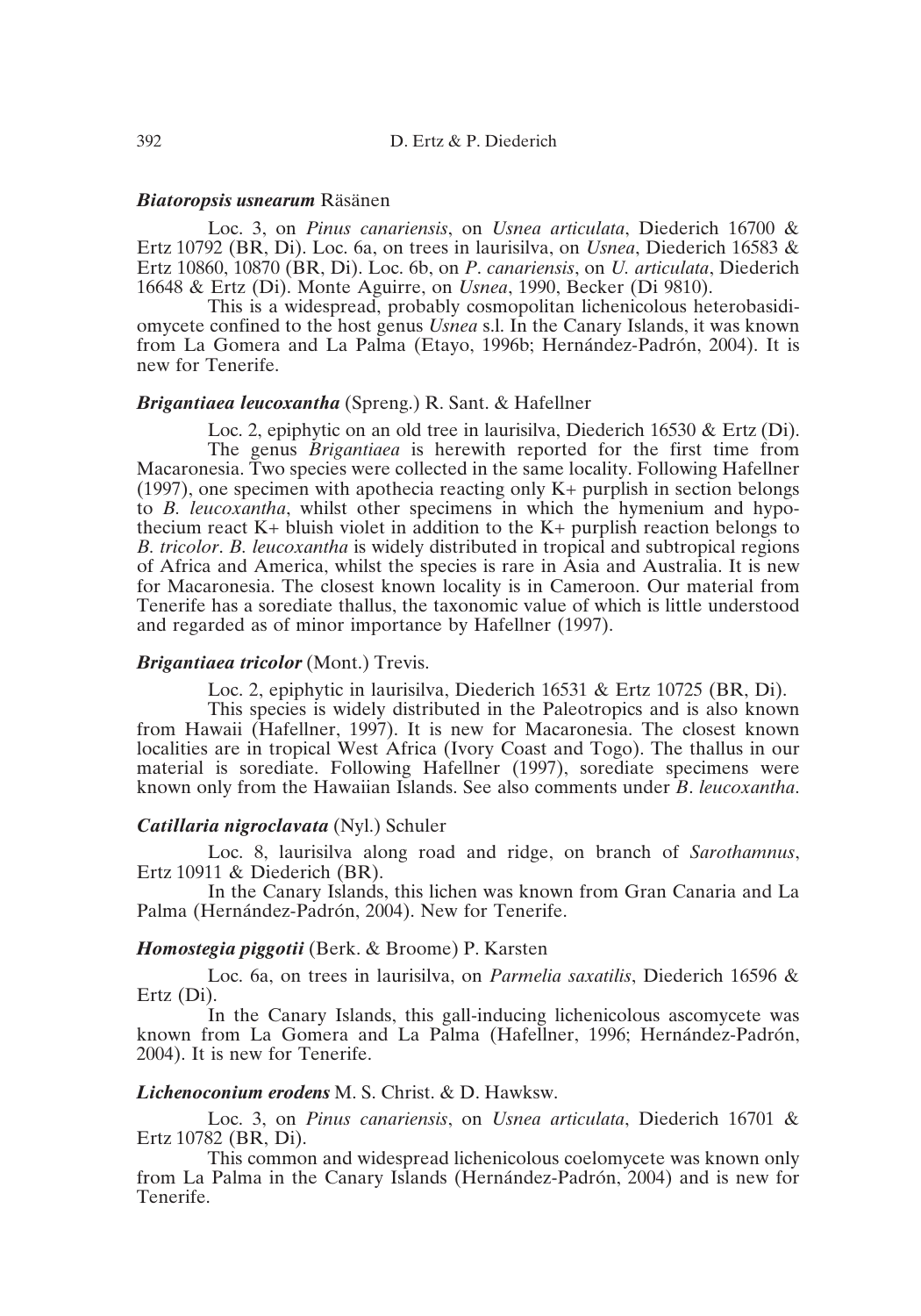# *Lichenosticta alcicorniaria* (Lindsay) D. Hawksw.

Loc. 6a, on trees in laurisilva, on *Cladonia*, Diederich 16572 & Ertz (Di). A common lichenicolous coelomycete, usually growing on the lower surface of the squamules of *Cladonia*. New for the Canary Islands.

# *Monodictys epilepraria* Kukwa & Diederich

Loc. 1, on vertical rocks along road, on *Lepraria santosii* (type locality), Diederich 16498 & Ertz (Di). Loc. 8, in laurisilva, on corticolous *Lepraria lobificans*, Diederich 16494 & Ertz (Di).

This lichenicolous fungus has only recently been described from Europe (Kukwa & Diederich, 2005) and it is reported for the first time from the Canary Islands.

# *Paranectria oropensis* (Ces.) D. Hawksw. & Piroz.

Loc. 7, on rocks along road, on *Lecanora*, Diederich 16631 & Ertz 10898 (BR, Di).

This widely distributed lichenicolous fungus is new for the Canary Islands.

#### *Phacopsis cephalodioides* (Nyl.) Triebel & Rambold

Loc. 5, on fallen branches on the ground, on *Hypogymnia*, Ertz 10812 & Diederich (BR). Loc. 6a, on tree in laurisilva, on *Hypogymnia*, Ertz 10845 & Diederich (BR).

This lichenicolous ascomycete has rarely been collected but is widely distributed, being known from America (Diederich, 2003), Europe (Triebel *et al.,* 1995) and Russia (Zhurbenko & Otnyukova, 2001). In the Canary Islands, it was known from La Gomera (Hafellner, 1995c) and is here reported as new for Tenerife.

#### *Phacopsis fusca* (Triebel & Rambold) Diederich

Loc. 4, on *Xanthoparmelia* with a brown thallus growing on soil over rock, Ertz 10808 p.p. & Diederich (BR, sub *Stigmidium neofusceliae*).

This widely distributed lichenicolous fungus is new for the Canary Islands.

# *Phaeosporobolus alpinus* R. Sant., Alstrup & D. Hawksw.

Loc. 5, on branches of *Pinus canariensis* in forest, on *Ochrolechia*, Diederich 16663 & Ertz (Di).

*P. alpinus* is a common, probably cosmopolitan lichenicolous fungus on *Ochrolechia*, *Pertusaria* and *Varicellaria* species. It is new for the Canary Islands.

# *Polymeridium proponens* (Nyl.) R. C. Harris

Loc. 2, epiphytic in laurisilva, Diederich 16527 & Ertz 10744 (BR, Di).

Harris (1991) studied material of this lichen species from America, South Africa and India. It has also recently been reported from Tenerife by Hernández-Padrón (2004), but without any references to published data or herbarium material. In the updates to the checklist of insular Macaronesia (Hafellner, 1999, 2002 and 2005a), the species is not reported. The occurrence of the species in Macaronesia is herewith confirmed.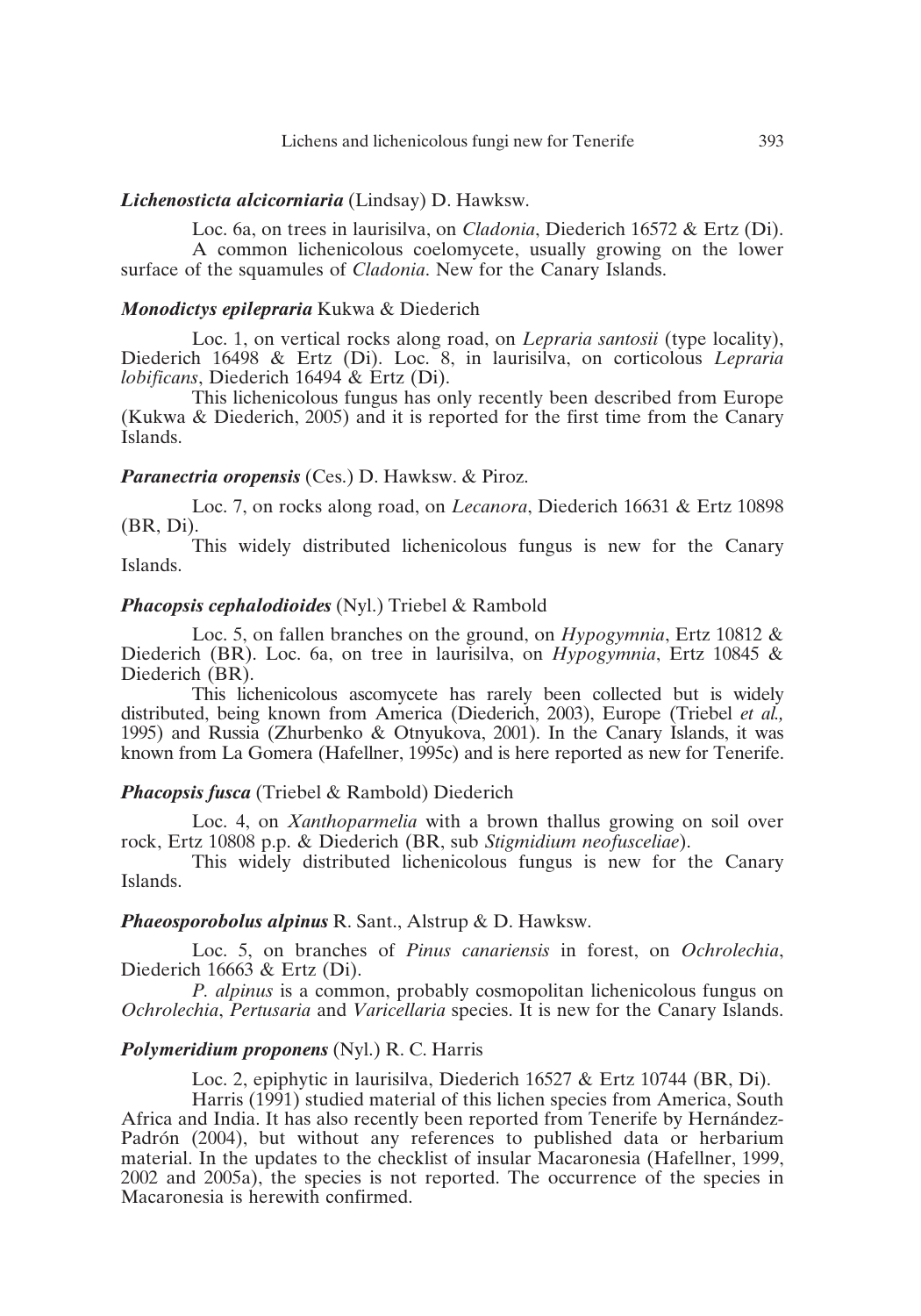#### *Pronectria pertusariicola* Lowen

NE of La Laguna, Anaga-Mountains, Cruz del Carmen, in laurisilva, on *Pertusaria*, 9 April 2003, Diederich 15587 (Di).

In the Canary Islands, this lichenicolous fungus was known from La Gomera (Etayo 1996b). It is new for Tenerife.

## *Pyrenula hibernica* (Nyl.) Aptroot

Loc. 2, small dead standing trunk in laurisilva, Ertz 10757 & Diederich (BR). NE of La Laguna, Anaga-Mountains, Cruz del Carmen, epiphytic in laurisilva, 9 April 2003, Diederich 15586 (Di).

Hernández-Padrón (2004) reported this lichen species from La Gomera and La Palma (as "*Pyrenula chilensis*"). It is therefore new for Tenerife.

# *Roselliniella nephromatis* (Crouan) Matzer & Hafellner

Loc. 6a, on trunk on *Nephroma laevigatum*, Ertz 10833 & Diederich (BR). This lichenicolous fungus, confined to species of *Nephroma* and *Pseudocyphellaria*, was known so far from Western Europe (Martínez, 2002, Matzer & Hafellner, 1990), Canada (Goward *et al.,* 1996, Etayo & Breuss, 1998) and Macaronesia (Azores, Madeira, La Gomera) (Etayo, 1996b, Kalb & Hafellner, 1992, Kondratyuk & Galloway, 1995). It is new for Tenerife.

#### *Sphaerophorus globosus* (Huds.) Vain.

Loc. 6a, epiphytic on tree in laurisilva, Diederich & Ertz (field observation). In the Canary Islands, this macrolichen was known from El Hierro, La Gomera and La Palma (Hernández-Padrón, 2004). New for Tenerife.

# *Stigmidium neofusceliae* Calatayud & Triebel

Loc. 4, on *Xanthoparmelia* with a brown thallus growing on earth over rock, Ertz 10808 p. p. & Diederich (BR).

Calatayud & Triebel (1999) recently described this lichenicolous fungus from Spain. Subsequently it has also been reported from the Czech Republic (Kocourková, 2000). New for the Canary Islands.

# *Syzygospora bachmannii* Diederich & M. S. Christ.

Loc. 3, in forest with *Erica arborea,* on terricolous *Cladonia rangiformis*, Diederich 16692 & Ertz (Di); ibid., on trunk of *E. arborea*, on *Cladonia*, Diederich 16685 & Ertz (Di). Loc. 6a, in laurisilva, on *C. furcata*, Diederich 16606 & Ertz (Di). Loc. 8, on terricolous *C. furcata*, Diederich 16472 & Ertz 10910 (BR, Di).

This widely distributed lichenicolous heterobasidiomycete was known from La Palma (Etayo, 2000) and is herewith newly reported from Tenerife.

# *Syzygospora physciacearum* Diederich

Loc. 6c, on *Casuarina* trees along road, on *Physcia adscendens*, Diederich 16568 & Ertz (Di).

This widespread and probably cosmopolitan lichenicolous heterobasidiomycete is here reported as new for the Canary Islands.

#### *Tremella cetrariicola* Diederich & Coppins

Loc. 3, on branches in forest with *Erica arborea*, on *Tuckermannopsis chlorophylla*, Diederich 16688 & Ertz 10799 (BR, Di).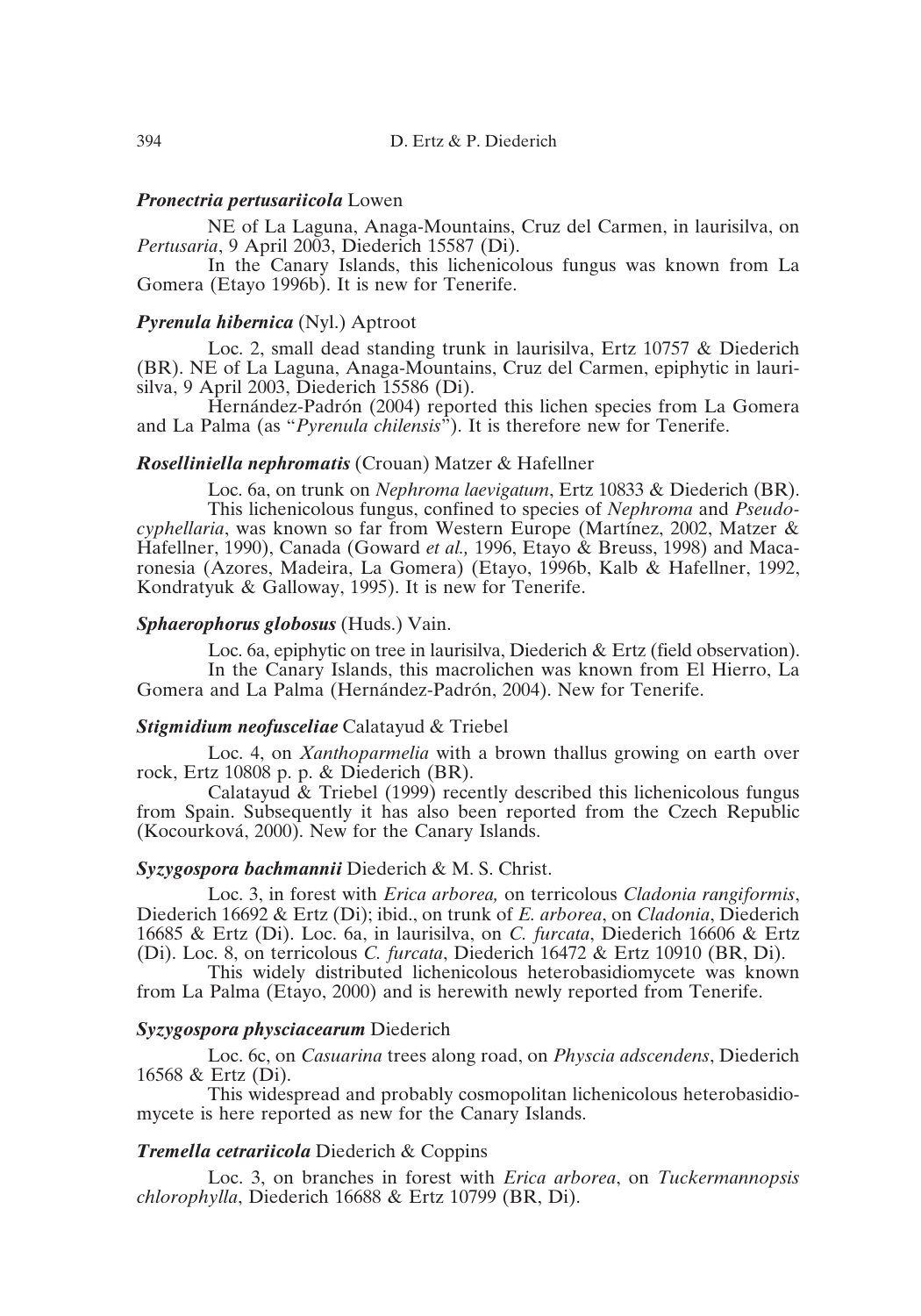In the Canary Islands, this lichenicolous fungus was known from La Gomera (Diederich, 1996; Etayo, 1996b) and La Palma (Etayo, 2000). New for Tenerife.

#### *Tremella coppinsii* Diederich & Marson

Loc. 6a, on trees in laurisilva, on *Platismatia glauca*, Diederich 16576 & Ertz 10840 (BR, Di).

In the Canary Islands, this lichenicolous heterobasidiomycete was known from La Gomera (Diederich, 1996; Etayo, 1996b). It is new for Tenerife.

#### *Tremella hypogymniae* Diederich & M. S. Christ.

Loc. 6a, on trees in laurisilva, on *Hypogymnia physodes*, Diederich 16594 & Ertz 10826 (BR, Di).

This parasite of *Hypogymnia physodes* is widely distributed in Europe and North America (Diederich, 1996, 2003). In the Canary Islands, it was known from La Gomera (Diederich, 1996; Etayo, 1996b), and is here newly reported from Tenerife.

#### *Xanthoriicola physciae* (Kalchbr.) D. Hawksw.

Loc. 6c, on *Casuarina* trees along road, on *Xanthoria parietina*, Diederich 16570 & Ertz (Di).

In the Canary Islands, this lichenicolous hyphomycete confined to Xanthoria was known from La Gomera (Hafellner, 1995b) and Lanzarote (Hafellner, 2005b). It is new for Tenerife.

**Acknowledgments.** We would like to thank the "Consejería de Medio Ambiente del Cabildo Insular de Tenerife – Servicio Técnico forestal de Tenerife" for providing us the collecting permit for the protected areas of the island. We are grateful to Brian Coppins for confirming the identification of *Arthothelium dictyosporum* and to André Aptroot for identifying *Polymeridium proponens*.

#### **REFERENCES**

- CALATAYUD V. & TRIEBEL D., 1999 *Stigmidium neofusceliae* (Dothideales s.l.), a new lichenicolous fungus from Spain. *Nova Hedwigia* 69: 439-448.
- CLERC P., 2006 Synopsis of *Usnea* (lichenized Ascomycetes) from the Azores with additional information on species in Macaronesia. *Lichenologist* 38: 191-212.
- COPPINS B. J., 1988 Notes on the genus *Arthopyrenia* in the British Isles. *Lichenologist* 20: 305-325.
- COPPINS B. J., 1992. *Arthothelium*. *In*: Purvis *et al.*, The lichen flora of Great Britain and Ireland. London: Natural History Museum Publications: 92-95.
- CRESPO A., ARGÜELLO A., LUMBSCH H. T., LLIMONA X. & TØNSBERG T., 2006 A new species of *Lepraria* (Lecanorales: Stereocaulaceae) from the Canary Islands and the typification of *Lepraria isidiata*. *Lichenologist* 38(3): 213-221.
- DIEDERICH P., 1996 The lichenicolous heterobasidiomycetes. *Bibliotheca Lichenologica* 61: 1-198.
- DIEDERICH P., 2003 New species and new records of American lichenicolous fungi. *Herzogia* 16: 41-90.
- ETAYO J., 1996a Contribution to the lichen flora of the Canary Islands. II. Epiphytic lichens from La Palma. *Österreichische Zeitschrift für Pilzkunde* 5: 149-159.
- ETAYO J., 1996b Aportación a la flora liquénica de las Islas Canarias. I. Hongos liquenícolas de Gomera. *Bulletin de la Société Linnéenne de Provence* 47: 93-110.